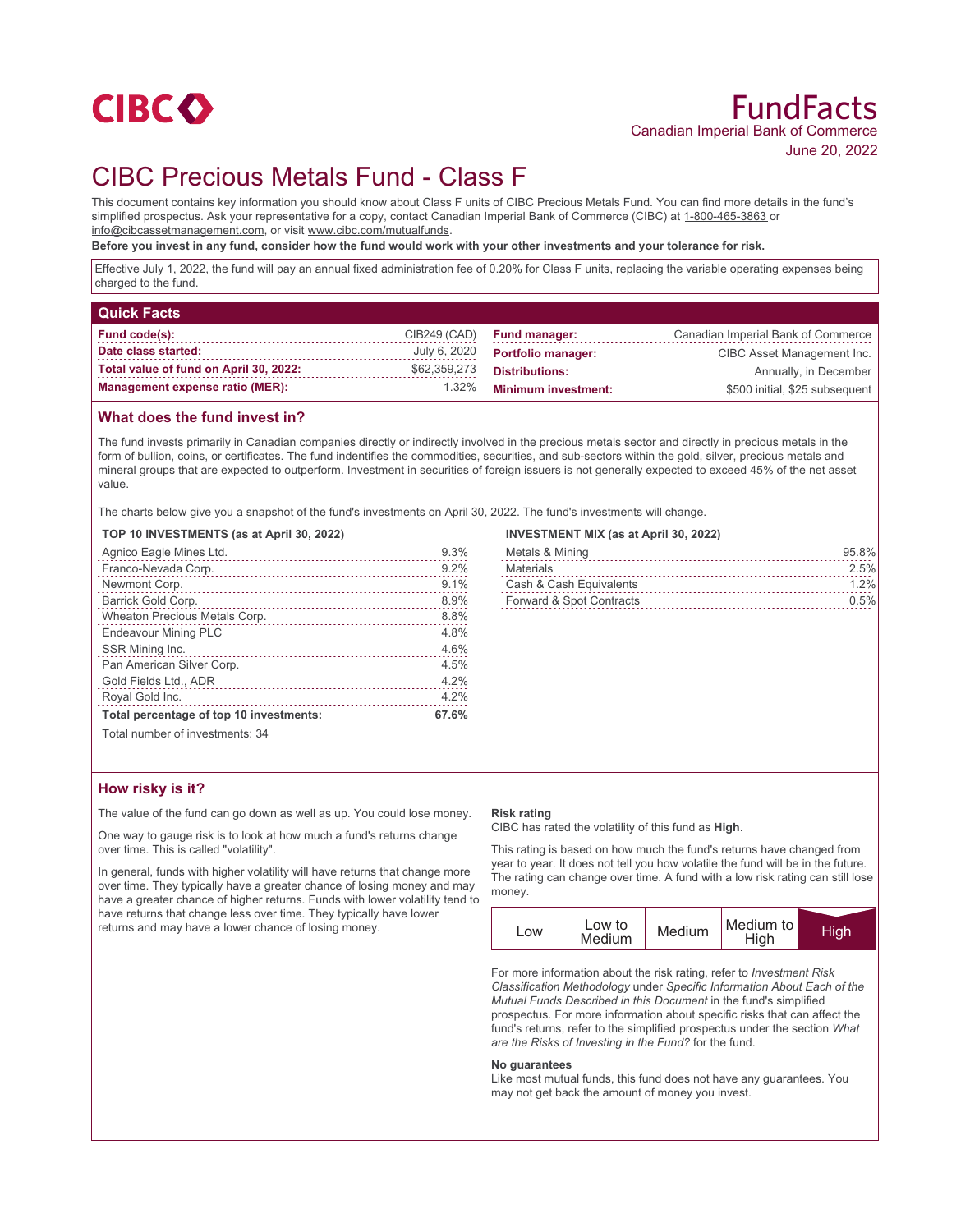#### **How has the fund performed?**

This section tells you how Class F units of the fund have performed over the past year. Returns are after expenses have been deducted. These expenses reduce the fund's returns.

#### **YEAR-BY-YEAR RETURNS**

This chart shows how Class F units of the fund performed in the past calendar year. The range of returns and change from year to year can help you assess how risky the fund has been in the past. It does not tell you how the fund will perform in the future.

| 20%<br>15%<br>10%<br>5%<br>0%<br>-5%<br>-10%<br>-15%<br>-20%<br>-25% | $-7.1$ |
|----------------------------------------------------------------------|--------|
|                                                                      |        |
|                                                                      |        |
|                                                                      | 2021   |

#### **BEST AND WORST 3-MONTH RETURNS**

This table shows the best and worst returns for Class F units of the fund in a 3-month period over the past calendar year. The best and worst 3-month returns could be higher or lower in the future. Consider how much of a loss you could afford to take in a short period of time.

|                    | <b>Return</b> | $\vert$ 3 months ending | If you invested \$1,000 at the beginning of the period |  |
|--------------------|---------------|-------------------------|--------------------------------------------------------|--|
| <b>Best return</b> | 19.8%         | May 31, 2021            | Your investment would rise to \$1,198                  |  |
| Worst return       | $-10.6\%$     | March 31, 2021          | Your investment would drop to \$894                    |  |

#### **AVERAGE RETURN**

The annual compounded return of Class F units of the fund since July 6, 2020 was -1.0%. If you had invested \$1,000 in the fund on July 6, 2020, your investment would be worth \$982 as at April 30, 2022.

| Who is this fund for?                                                                                                      | A word about tax                                                                                                                                                                                                                                                                                     |  |
|----------------------------------------------------------------------------------------------------------------------------|------------------------------------------------------------------------------------------------------------------------------------------------------------------------------------------------------------------------------------------------------------------------------------------------------|--|
| Investors who:<br>• are seeking specific exposure to the precious metals sector; and<br>• are investing for the long term. | In general, you will have to pay income tax on any money you make on a<br>fund. How much you pay depends on the tax laws where you live and<br>whether or not you hold the fund in a registered plan such as a<br>Registered Retirement Savings Plan (RRSP) or a Tax-Free Savings<br>Account (TFSA). |  |
|                                                                                                                            | Keep in mind that if you hold your fund in a non-registered plan, fund<br>distributions are included in your taxable income, whether you receive<br>them in cash or have them reinvested.                                                                                                            |  |

#### **How much does it cost?**

The following tables show the fees and expenses you could pay to buy, own, and sell Class F units of the fund. The fees and expenses - including any commissions - can vary among classes of a fund and among funds. Higher commissions can influence representatives to recommend one investment over another. Ask about other funds and investments that may be suitable for you at a lower cost.

#### **1. SALES CHARGES**

There are no sales charges payable when you buy, switch, or sell Class F units of the fund.